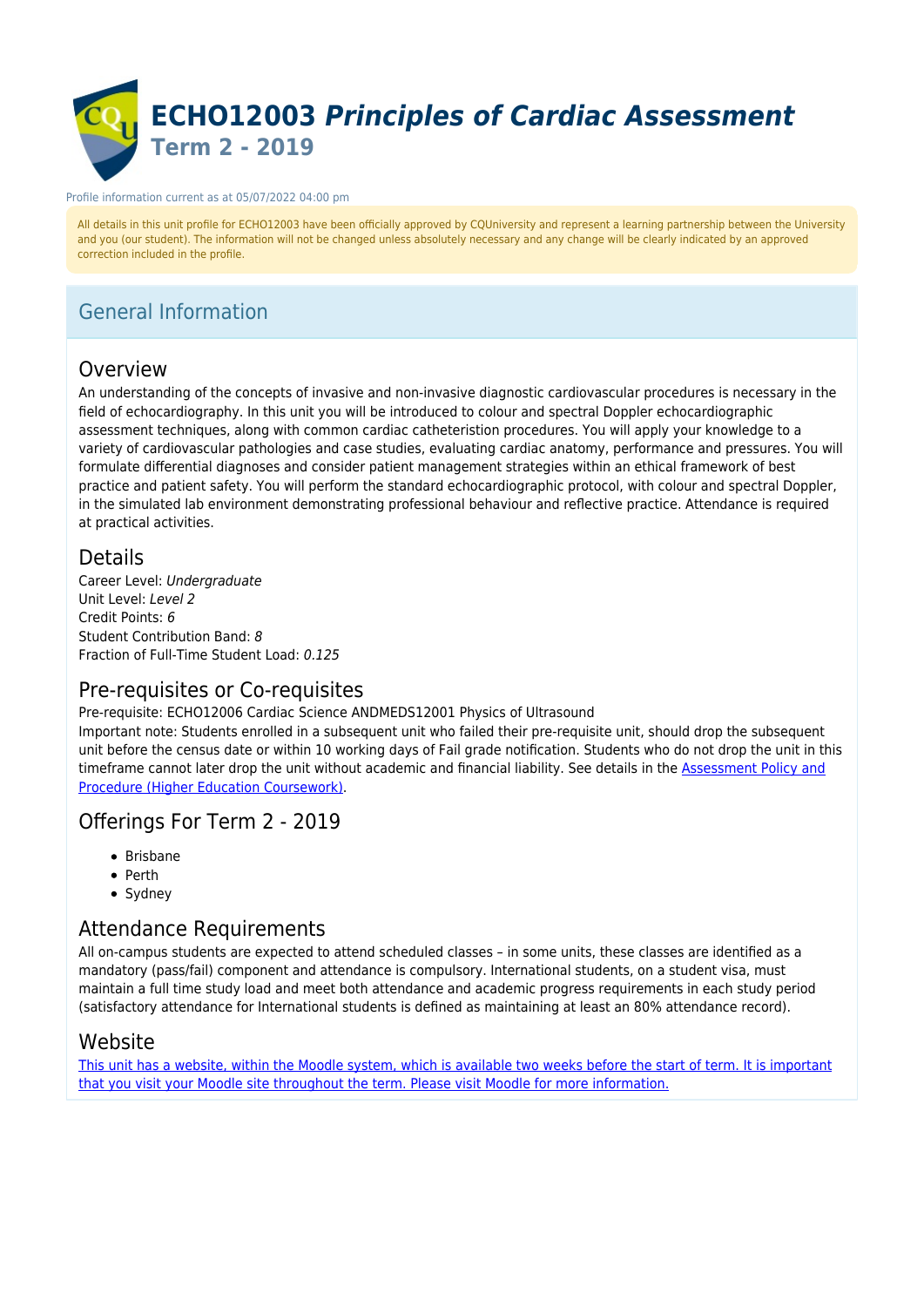# Class and Assessment Overview

### Recommended Student Time Commitment

Each 6-credit Undergraduate unit at CQUniversity requires an overall time commitment of an average of 12.5 hours of study per week, making a total of 150 hours for the unit.

# Class Timetable

**[Regional Campuses](https://handbook.cqu.edu.au/facet/timetables)** Bundaberg, Cairns, Emerald, Gladstone, Mackay, Rockhampton, Townsville

**[Metropolitan Campuses](https://handbook.cqu.edu.au/facet/timetables)** Adelaide, Brisbane, Melbourne, Perth, Sydney

#### Assessment Overview

1. **Online Test** Weighting: 40% 2. **Practical Assessment** Weighting: Pass/Fail 3. **Performance** Weighting: Pass/Fail 4. **Reflective Practice Assignment** Weighting: Pass/Fail 5. **Examination** Weighting: 60%

# Assessment Grading

This is a graded unit: your overall grade will be calculated from the marks or grades for each assessment task, based on the relative weightings shown in the table above. You must obtain an overall mark for the unit of at least 50%, or an overall grade of 'pass' in order to pass the unit. If any 'pass/fail' tasks are shown in the table above they must also be completed successfully ('pass' grade). You must also meet any minimum mark requirements specified for a particular assessment task, as detailed in the 'assessment task' section (note that in some instances, the minimum mark for a task may be greater than 50%). Consult the *University's Grades and Results Policy* for more details of interim results and final grades.

# CQUniversity Policies

#### **All University policies are available on the [CQUniversity Policy site.](https://policy.cqu.edu.au/)**

You may wish to view these policies:

- Grades and Results Policy
- Assessment Policy and Procedure (Higher Education Coursework)
- Review of Grade Procedure
- Student Academic Integrity Policy and Procedure
- Monitoring Academic Progress (MAP) Policy and Procedure Domestic Students
- Monitoring Academic Progress (MAP) Policy and Procedure International Students
- Student Refund and Credit Balance Policy and Procedure
- Student Feedback Compliments and Complaints Policy and Procedure
- Information and Communications Technology Acceptable Use Policy and Procedure

This list is not an exhaustive list of all University policies. The full list of University policies are available on the [CQUniversity Policy site.](https://policy.cqu.edu.au/)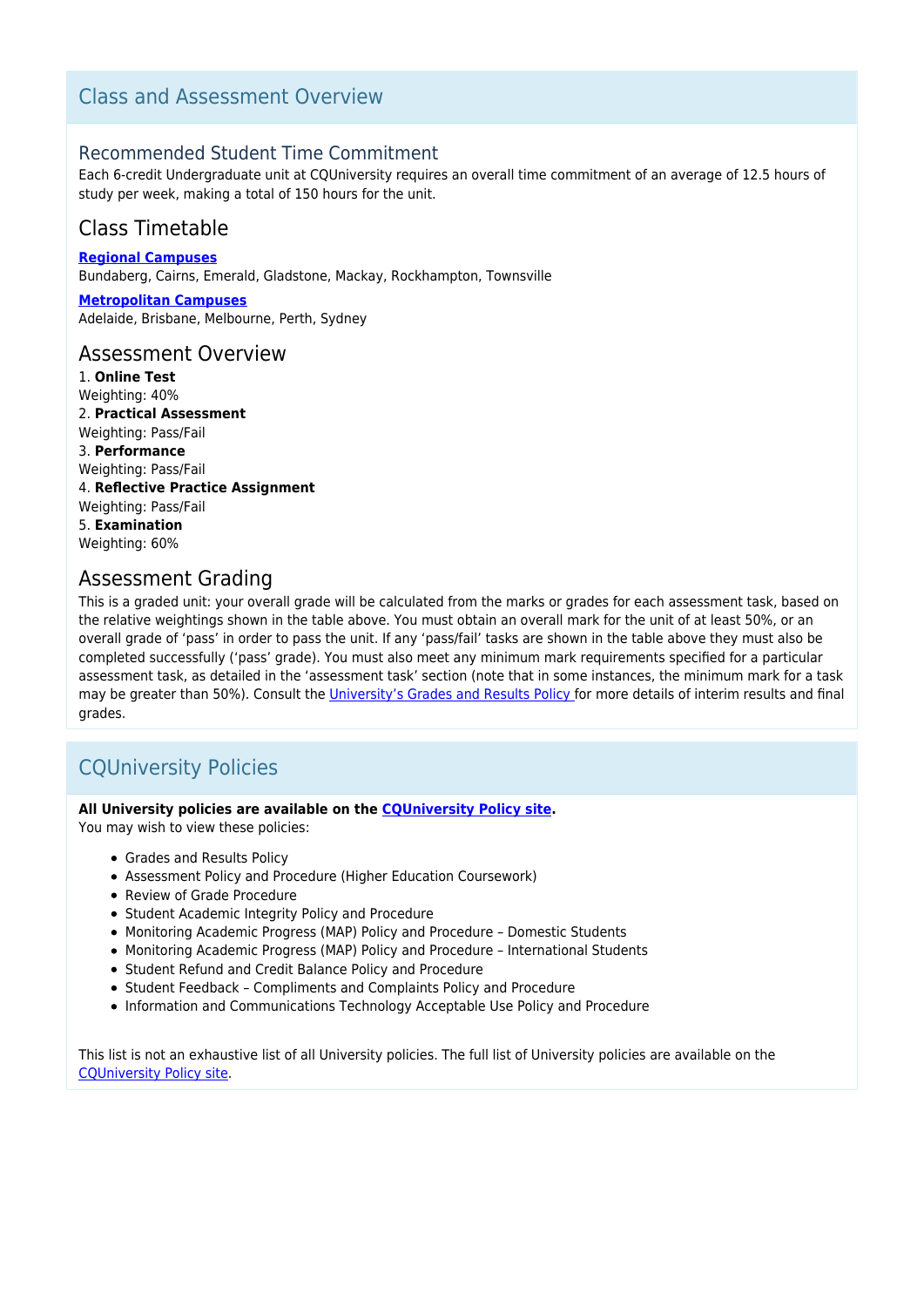# Previous Student Feedback

### Feedback, Recommendations and Responses

Every unit is reviewed for enhancement each year. At the most recent review, the following staff and student feedback items were identified and recommendations were made.

### Feedback from Course evaluations

#### **Feedback**

Scanning and QLab laboratory sessions were well organized.

#### **Recommendation**

Sessions within the labs were developed to compliment and reinforce theoretical delivery. This format will be continued in 2019, along with the addition of routine blood pressure and ECG performance to hone practical skills necessary for clinical placement.

### Feedback from Course evaluations, emails

#### **Feedback**

Content was well supported with revision material.

#### **Recommendation**

Weekly revision material was provided to support examination preparation. This included multiple choice and short answer questions. The online test was also 'unpacked' with a brief presentation to ensure students were familiar with quiz software and format prior to attempting. This practice will be continued in 2019.

#### Feedback from Course evaluations, emails

#### **Feedback**

Delayed feedback combined with a limited time between 'practical assessment and resit opportunity' caused student anxiety.

#### **Recommendation**

Calendar constraints and delivery timetabling alongside other co-requisite units restrict the time frame between practical assessment and resit opportunities. Alternative schedules and online moderation options will be explored for 2019.

# Unit Learning Outcomes

#### **On successful completion of this unit, you will be able to:**

- 1. Contrast the aetiology, pathophysiology, diagnostic assessment process and patient management strategy for a variety of cardiovascular disease processes
- 2. Perform, analyse and contrast haemodynamic calculations on cardiac assessment data to formulate differential diagnoses
- 3. Perform the standard echocardiographic protocol with colour and spectral Doppler
- 4. Display professional behaviour, teamwork and communication skills consistent with safe practice
- 5. Apply constructive feedback to professional practice improvement.

#### Linked to National and International Standards

- 1. ASAR Accreditation Standards for Cardiac Sonography critical practice Unit 8 Cardiac
- 2. European Association of Cardiovascular Imaging Core Syllabus
- 3. American Registry for Cardiac Sonography Core Syllabus

# Alignment of Learning Outcomes, Assessment and Graduate Attributes



# Alignment of Assessment Tasks to Learning Outcomes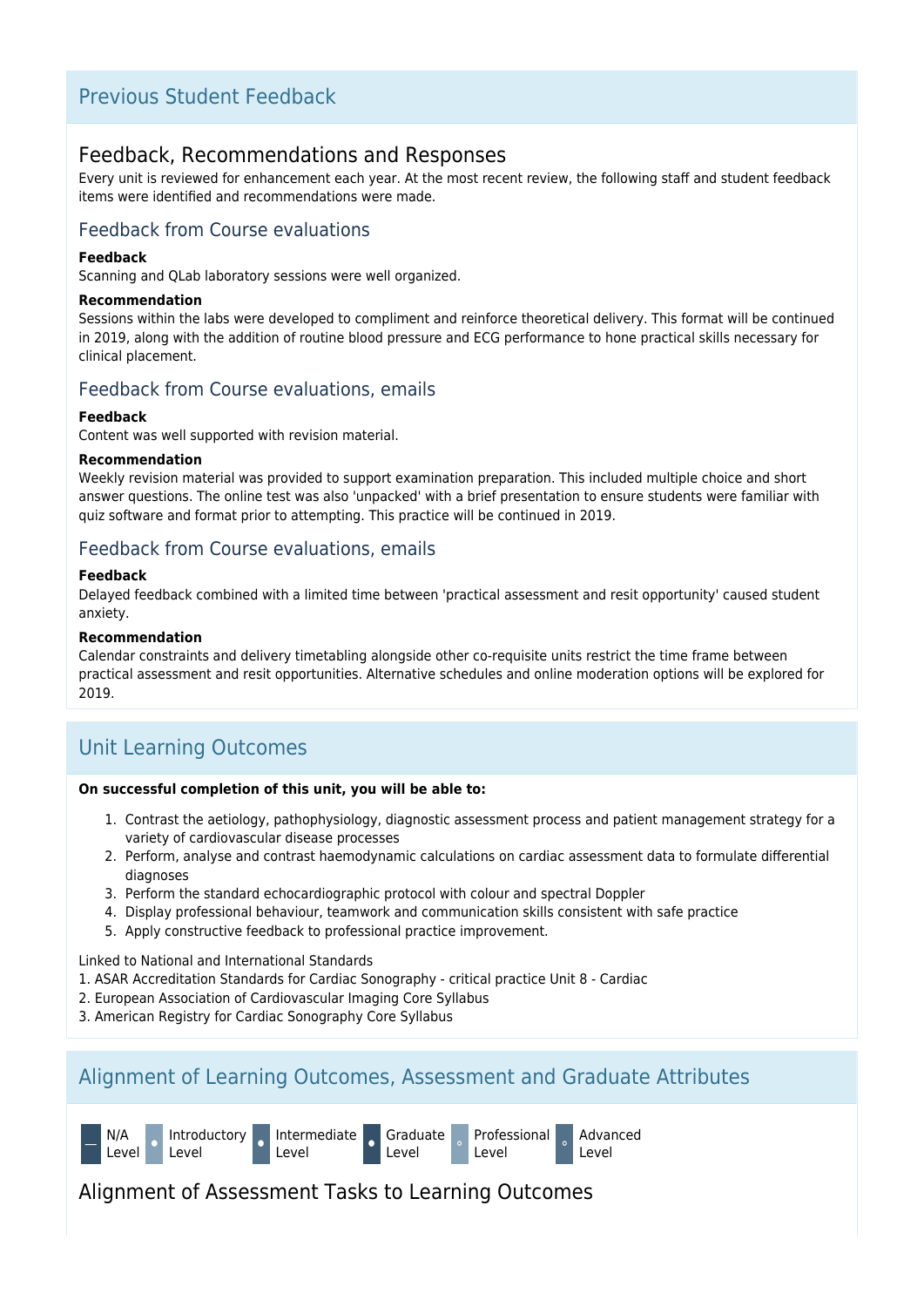| <b>Assessment Tasks</b>                 | <b>Learning Outcomes</b> |           |           |                             |   |
|-----------------------------------------|--------------------------|-----------|-----------|-----------------------------|---|
|                                         |                          |           |           | $1 \quad 2 \quad 3 \quad 4$ | 5 |
| 1 - Online Test - 40%                   | $\bullet$                | $\bullet$ |           |                             |   |
| 2 - Practical Assessment - 0%           |                          |           | $\bullet$ |                             |   |
| 3 - Performance - 0%                    |                          |           |           | $\bullet$                   |   |
| 4 - Reflective Practice Assignment - 0% |                          |           |           |                             |   |
| 5 - Examination - 60%                   | $\bullet$                | $\bullet$ |           |                             |   |

# Alignment of Graduate Attributes to Learning Outcomes

| <b>Graduate Attributes</b>                          | <b>Learning Outcomes</b> |                |             |                         |           |  |  |
|-----------------------------------------------------|--------------------------|----------------|-------------|-------------------------|-----------|--|--|
|                                                     | $\mathbf{1}$             | $\overline{2}$ | $3^{\circ}$ | $\overline{\mathbf{4}}$ | 5         |  |  |
| 1 - Communication                                   | $\bullet$                | $\bullet$      | $\bullet$   | $\bullet$               | $\bullet$ |  |  |
| 2 - Problem Solving                                 | $\bullet$                | $\bullet$      | $\bullet$   | $\bullet$               | $\bullet$ |  |  |
| <b>3 - Critical Thinking</b>                        | $\bullet$                | $\bullet$      | $\bullet$   | $\bullet$               | $\bullet$ |  |  |
| <b>4 - Information Literacy</b>                     | $\bullet$                | $\bullet$      |             |                         | $\bullet$ |  |  |
| 5 - Team Work                                       |                          |                |             | $\bullet$               |           |  |  |
| <b>6 - Information Technology Competence</b>        |                          |                |             |                         |           |  |  |
| 7 - Cross Cultural Competence                       |                          |                |             |                         |           |  |  |
| 8 - Ethical practice                                | $\bullet$                | $\bullet$      |             |                         |           |  |  |
| 9 - Social Innovation                               |                          |                |             |                         |           |  |  |
| 10 - Aboriginal and Torres Strait Islander Cultures |                          |                |             |                         |           |  |  |

# Alignment of Assessment Tasks to Graduate Attributes

| <b>Assessment Tasks</b>                 | <b>Graduate Attributes</b> |  |                |           |           |           |                      |           |  |
|-----------------------------------------|----------------------------|--|----------------|-----------|-----------|-----------|----------------------|-----------|--|
|                                         |                            |  |                |           |           |           | 1 2 3 4 5 6 7 8 9 10 |           |  |
| 1 - Online Test - 40%                   | $\bullet$                  |  | $\blacksquare$ | $\bullet$ |           |           |                      |           |  |
| 2 - Practical Assessment - 0%           | $\bullet$                  |  | $\bullet$      |           |           | $\bullet$ |                      | $\bullet$ |  |
| 3 - Performance - 0%                    | $\bullet$                  |  | $\bullet$      |           | $\bullet$ |           | ю.                   | $\bullet$ |  |
| 4 - Reflective Practice Assignment - 0% | $\bullet$                  |  |                | $\bullet$ |           |           |                      |           |  |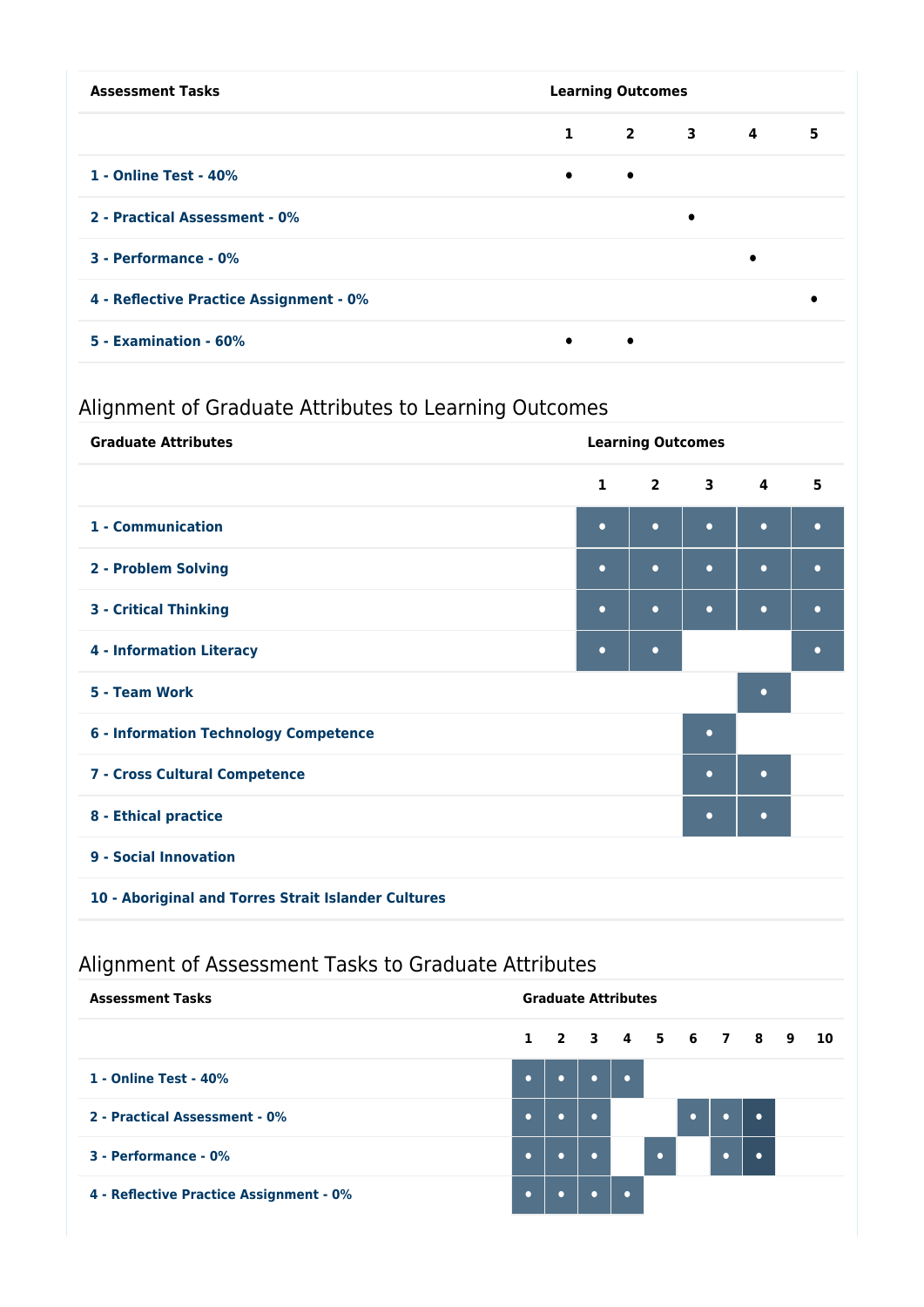| <b>Assessment Tasks</b> | <b>Graduate Attributes</b> |                                 |  |  |  |                      |  |  |
|-------------------------|----------------------------|---------------------------------|--|--|--|----------------------|--|--|
|                         |                            |                                 |  |  |  | 1 2 3 4 5 6 7 8 9 10 |  |  |
| 5 - Examination - 60%   |                            | $\cdot \cdot \cdot \cdot \cdot$ |  |  |  |                      |  |  |

# Textbooks and Resources

### **Textbooks**

ECHO12003

#### **Prescribed**

#### **A Sonographer's Guide to the Assessment of Heart Disease**

Edition: First (2016) Authors: Bonita Anderson Echotext Brisbane , Queensland , Australia ISBN: 978-0-9923222-0-5 Binding: Hardcover ECHO12003

#### **Prescribed**

#### **Echocardiography: The Normal Examination and Echocardiographic Measurements**

Edition: Third (2017) Authors: Bonita Anderson EchoText Brisbane , Queensland , Australia ISBN: 978-0-9923222-1-2 Binding: Hardcover

**Additional Textbook Information** Prescribed textbooks are used across multiple units within the CV69 echocardiography course.

#### **[View textbooks at the CQUniversity Bookshop](https://bookshop.cqu.edu.au/)**

### IT Resources

#### **You will need access to the following IT resources:**

- CQUniversity Student Email
- Internet
- Unit Website (Moodle)

# Referencing Style

All submissions for this unit must use the referencing style: [Vancouver](https://delivery-cqucontenthub.stylelabs.cloud/api/public/content/vancouver-referencing-style.pdf?v=b2634684) For further information, see the Assessment Tasks.

# Teaching Contacts

**Paula Boucaut** Unit Coordinator [p.boucaut@cqu.edu.au](mailto:p.boucaut@cqu.edu.au)

# **Schedule**

**Week 1 - Colour Doppler - 15 Jul 2019**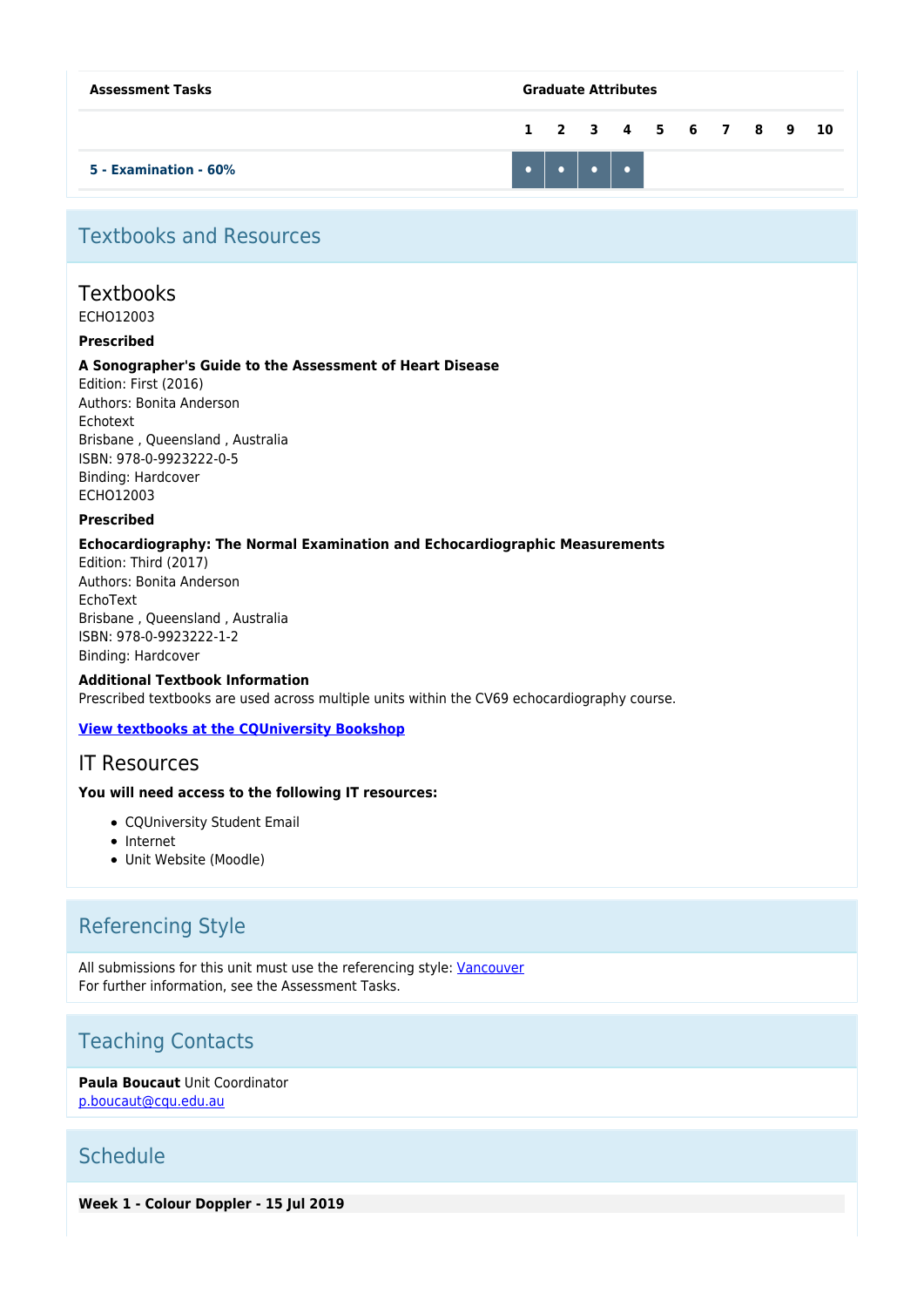| <b>Module/Topic</b>                                                                                                                                                         | Chapter                                                                                                                                                                                                                                                                          | <b>Events and Submissions/Topic</b>                                               |
|-----------------------------------------------------------------------------------------------------------------------------------------------------------------------------|----------------------------------------------------------------------------------------------------------------------------------------------------------------------------------------------------------------------------------------------------------------------------------|-----------------------------------------------------------------------------------|
| Introduction to colour Doppler<br>optimisation and application.                                                                                                             | Anderson, B. Echocardiography / The<br>Normal Examination and<br>Echocardiographic Measurements<br>Chapter 7; p 129-137<br>Chapter 8; p 139-148                                                                                                                                  | Compulsory scanning lab.                                                          |
| Week 2 - Spectral Doppler - 22 Jul 2019                                                                                                                                     |                                                                                                                                                                                                                                                                                  |                                                                                   |
| <b>Module/Topic</b>                                                                                                                                                         | Chapter                                                                                                                                                                                                                                                                          | <b>Events and Submissions/Topic</b>                                               |
| Introduction to spectral Doppler<br>including a discussion of optimisation,<br>normal Doppler waveforms and<br>measurements.                                                | Anderson, B. Echocardiography / The<br>Normal Examination and<br><b>Echocardiographic Measurements</b><br>Chapter 5; p 83-103<br>Chapter 6; p 105-128                                                                                                                            | <b>Clinical Preparation Day - Monday</b><br>22nd July<br>Compulsory scanning lab. |
| Week 3 - Artefacts and the FIck Method of CO Calculation - 29 Jul 2019                                                                                                      |                                                                                                                                                                                                                                                                                  |                                                                                   |
| <b>Module/Topic</b>                                                                                                                                                         | Chapter                                                                                                                                                                                                                                                                          | <b>Events and Submissions/Topic</b>                                               |
| Artefacts in spectral and colour flow<br>Doppler.<br>Calculation of CO using the FICK<br>method in the cardiac catheterisation<br>laboratory.                               | Anderson, B. Echocardiography / The<br>Normal Examination and<br>Echocardiographic Measurements<br>Chapter 5; p 100-102<br>Chapter 7; p 135-137                                                                                                                                  | Compulsory scanning lab.                                                          |
| Week 4 - Doppler Haemodynamics - 05 Aug 2019                                                                                                                                |                                                                                                                                                                                                                                                                                  |                                                                                   |
| <b>Module/Topic</b>                                                                                                                                                         | Chapter                                                                                                                                                                                                                                                                          | <b>Events and Submissions/Topic</b>                                               |
| Introduction to Doppler<br>haemodynamics, including a<br>discussion of blood flow and stroke<br>volume calculation, the continuity<br>principle and the Bernoulli equation. | Anderson, B. Echocardiography / The<br>Normal Examination and<br>Echocardiographic Measurements<br>Chapter 11; p 203-231                                                                                                                                                         | Compulsory scanning lab.                                                          |
| Week 5 - Right Ventricular Haemodynamics - 12 Aug 2019                                                                                                                      |                                                                                                                                                                                                                                                                                  |                                                                                   |
| <b>Module/Topic</b>                                                                                                                                                         | <b>Chapter</b>                                                                                                                                                                                                                                                                   | <b>Events and Submissions/Topic</b>                                               |
| Assessment of right heart pressures<br>and pulmonary vascular resistance.                                                                                                   | Anderson, B. Echocardiography / The<br>Normal Examination and<br><b>Echocardiographic Measurements</b><br>Chapter 11; p 218-227                                                                                                                                                  |                                                                                   |
| Vacation Week - 19 Aug 2019                                                                                                                                                 |                                                                                                                                                                                                                                                                                  |                                                                                   |
| <b>Module/Topic</b>                                                                                                                                                         | Chapter                                                                                                                                                                                                                                                                          | <b>Events and Submissions/Topic</b>                                               |
| Week 6 - Pulmonary Hypertension - 26 Aug 2019                                                                                                                               |                                                                                                                                                                                                                                                                                  |                                                                                   |
| <b>Module/Topic</b>                                                                                                                                                         | Chapter                                                                                                                                                                                                                                                                          | <b>Events and Submissions/Topic</b>                                               |
| Findings in pulmonary hypertension.                                                                                                                                         | Anderson, B. Echocardiography / The<br>Normal Examination and<br>Echocardiographic Measurements<br>Chapter 11; p 204t, 80f, 187t, 199-200<br>199f, 220f<br>Anderson, B. Echocardiography / A<br>Sonographer's Guide to the<br>Assessment of Heart Disease<br>Chapter 4; p 96-111 | Compulsory scanning lab.                                                          |
| Week 7 - Systemic Hypertension - 02 Sep 2019                                                                                                                                |                                                                                                                                                                                                                                                                                  |                                                                                   |
| <b>Module/Topic</b>                                                                                                                                                         | Chapter                                                                                                                                                                                                                                                                          | <b>Events and Submissions/Topic</b>                                               |
| Findings in systemic hypertension.                                                                                                                                          | Anderson, B. Echocardiography / A<br>Sonographer's Guide to the<br>Assessment of Heart Disease<br>Chapter 4; p 87-95                                                                                                                                                             | Compulsory scanning lab.                                                          |
| Week 8 - Physiology of Diastole - 09 Sep 2019                                                                                                                               |                                                                                                                                                                                                                                                                                  |                                                                                   |
| <b>Module/Topic</b>                                                                                                                                                         | Chapter                                                                                                                                                                                                                                                                          | <b>Events and Submissions/Topic</b>                                               |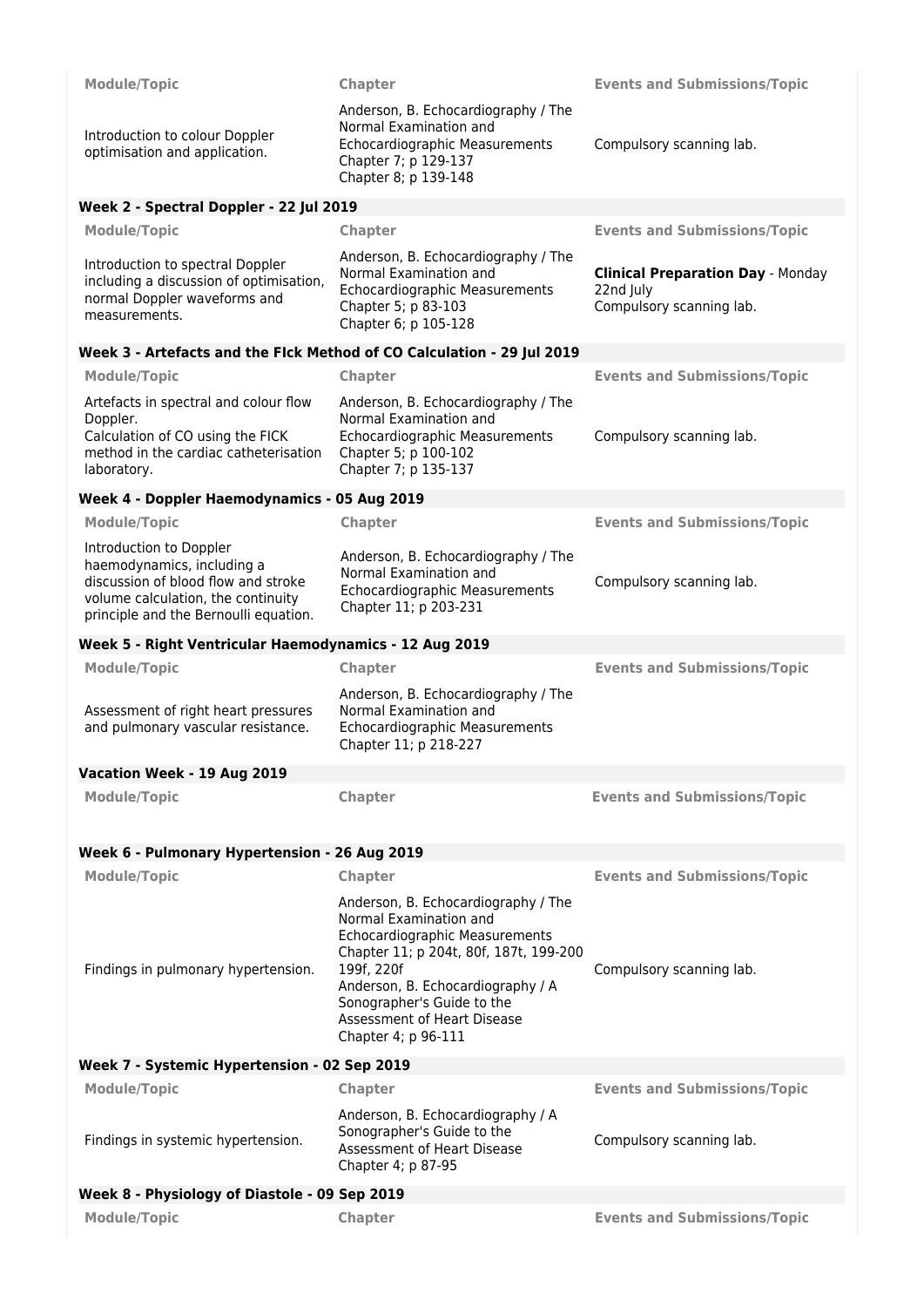| Physiology of diastole.                                                                                                                  | Anderson, B. Echocardiography / The<br>Normal Examination and<br>Echocardiographic Measurements<br>Chapter 15, p 295-316<br>Anderson, B. A Sonographer's Guide to<br>the Assessment of Heart Disease.<br>Chapter 3, p 57-85<br>Chapter 4, p 87-112<br>ASE Guidelines 2016 -<br>Recommendations for the Evaluation<br>of Left Ventricular Diastolic Function<br>by Echocardiography |                                                                                                                                                                                                     |
|------------------------------------------------------------------------------------------------------------------------------------------|------------------------------------------------------------------------------------------------------------------------------------------------------------------------------------------------------------------------------------------------------------------------------------------------------------------------------------------------------------------------------------|-----------------------------------------------------------------------------------------------------------------------------------------------------------------------------------------------------|
| Week 9 - Assessment of Diastolic Dysfunction - 16 Sep 2019                                                                               |                                                                                                                                                                                                                                                                                                                                                                                    |                                                                                                                                                                                                     |
| <b>Module/Topic</b>                                                                                                                      | <b>Chapter</b>                                                                                                                                                                                                                                                                                                                                                                     | <b>Events and Submissions/Topic</b>                                                                                                                                                                 |
| Echo assessment of diastolic<br>dysfunction and application of the ASE<br>algorithms.                                                    | Anderson, B. Echocardiography / The<br>Normal Examination and<br>Echocardiographic Measurements<br>Chapter 15, p 295-316<br>Anderson, B. A Sonographer's Guide to<br>the Assessment of Heart Disease.<br>Chapter 3, p 57-85<br>Chapter 4, p 87-112<br>ASE Guidelines 2016 -<br>Recommendations for the Evaluation<br>of Left Ventricular Diastolic Function<br>by Echocardiography | The online test will be open from<br>8.00am Thursday 19th of September.<br><b>MOCK QLAB and Practical</b><br>assessment.<br><b>Online Test</b> Due: Week 9 Friday (20<br>Sept 2019) 5:00 pm AEST    |
| Week 10 - Diastolic Function Assessment in Special Populations - 23 Sep 2019                                                             |                                                                                                                                                                                                                                                                                                                                                                                    |                                                                                                                                                                                                     |
| <b>Module/Topic</b>                                                                                                                      | <b>Chapter</b>                                                                                                                                                                                                                                                                                                                                                                     | <b>Events and Submissions/Topic</b>                                                                                                                                                                 |
| Diastolic function assessment in<br>special populations.                                                                                 | Anderson, B. Echocardiography / The<br>Normal Examination and<br>Echocardiographic Measurements<br>Chapter 15, p 295-316<br>Anderson, B. A Sonographer's Guide to<br>the Assessment of Heart Disease.<br>Chapter 3, p 57-85<br>Chapter 4, p 87-112<br>ASE Guidelines 2016 -<br>Recommendations for the Evaluation<br>of Left Ventricular Diastolic Function<br>by Echocardiography |                                                                                                                                                                                                     |
| Week 11 - Clinical Case Studies - 30 Sep 2019                                                                                            |                                                                                                                                                                                                                                                                                                                                                                                    |                                                                                                                                                                                                     |
| <b>Module/Topic</b>                                                                                                                      | <b>Chapter</b>                                                                                                                                                                                                                                                                                                                                                                     | <b>Events and Submissions/Topic</b>                                                                                                                                                                 |
| Discussion of clinical cases to provide<br>contextualisation of theory and<br>practical assessment skills delivered<br>within this unit. |                                                                                                                                                                                                                                                                                                                                                                                    | <b>Echocardiogram practical skills</b><br>(2D, colour and spectral Doppler)<br>and QLAB measurement<br>assessment.                                                                                  |
| <b>Week 12 - Revision - 07 Oct 2019</b>                                                                                                  |                                                                                                                                                                                                                                                                                                                                                                                    |                                                                                                                                                                                                     |
| <b>Module/Topic</b>                                                                                                                      | Chapter                                                                                                                                                                                                                                                                                                                                                                            | <b>Events and Submissions/Topic</b>                                                                                                                                                                 |
|                                                                                                                                          |                                                                                                                                                                                                                                                                                                                                                                                    | <b>RESIT QLAB and Practical</b><br>assessments.                                                                                                                                                     |
| Revision.                                                                                                                                |                                                                                                                                                                                                                                                                                                                                                                                    | <b>Professional Behaviour</b><br><b>Assessment</b> Due: Week 12 Friday (11)<br>Oct 2019) 4:00 pm AEST<br><b>Reflective Practice Assessment</b><br>Due: Week 12 Friday (11 Oct 2019)<br>4:00 pm AEST |
| Review/Exam Week - 14 Oct 2019                                                                                                           |                                                                                                                                                                                                                                                                                                                                                                                    |                                                                                                                                                                                                     |
| <b>Module/Topic</b>                                                                                                                      | <b>Chapter</b>                                                                                                                                                                                                                                                                                                                                                                     | <b>Events and Submissions/Topic</b>                                                                                                                                                                 |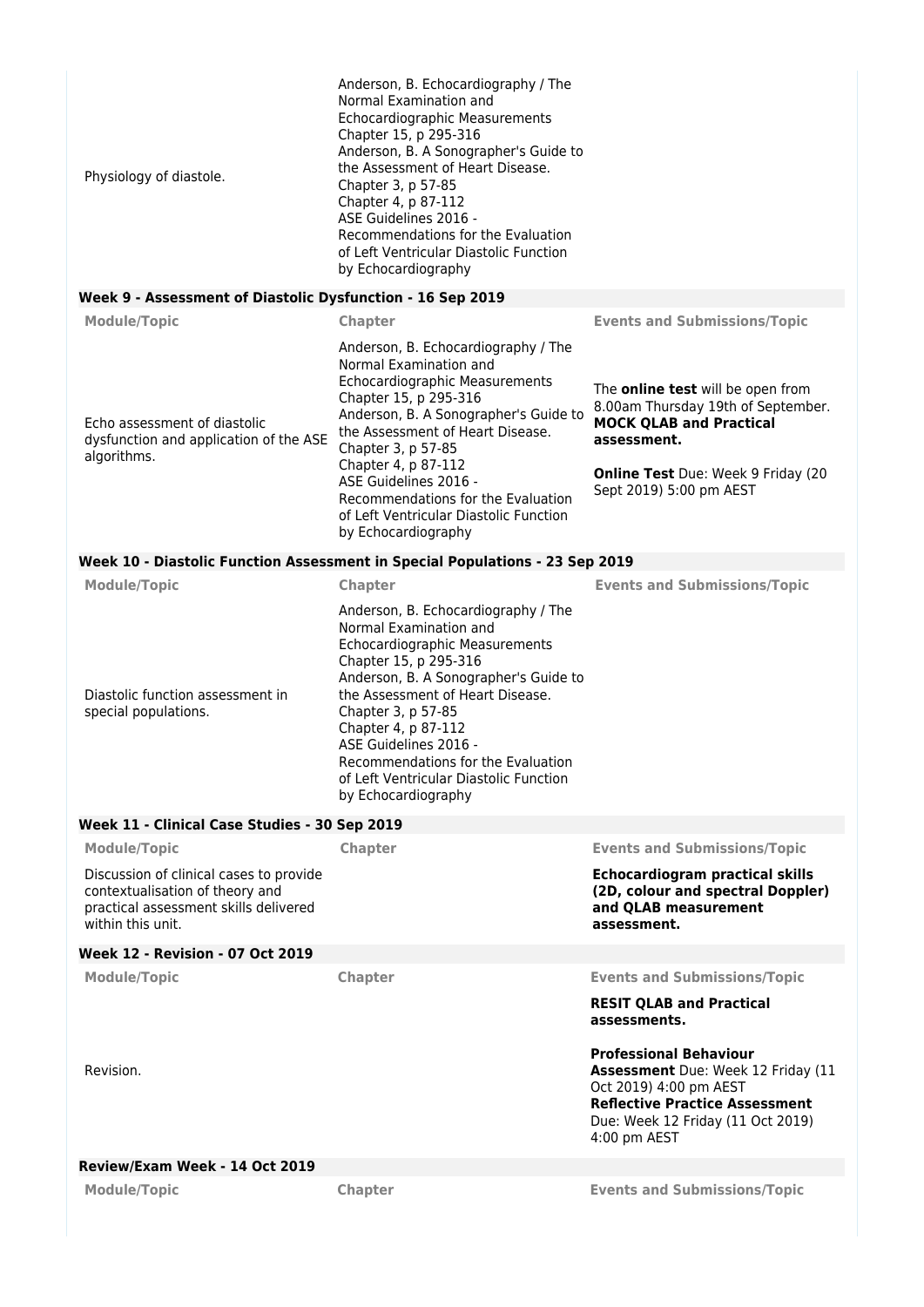The OFFICIAL Examination Timetable for **Standard Exams** is usually available during week six of term.

#### **Exam Week - 21 Oct 2019**

**Module/Topic Chapter Events and Submissions/Topic**

To access your personal examination schedule: 1. Sign into MyCentre at http://mycentre.cqu.edu.au 2. Select 'My Exam Timetable' 3. You will then arrive at your personalised exam timetable If any further information is required or you need assistance, please do not hesitate to contact Timetabling Enquiry on 13 27 86.

### Term Specific Information

My name is Paula Boucaut and I will be the unit coordinator of ECHO12003 Principles of Cardiac Assessment. This unit introduces you to the echocardiographic application and interpretation of colour and spectral Doppler. Some cardiac catheterisation lectures will also be provided, comparing and contrasting assessment data between the different modalities.

Multiple lecturers will contribute to this unit, and some external video links will be provided. Embrace the variety offered. All students learn differently, and hopefully there is something for everyone by way of a 'preferred format' of delivery. Take care not to 'rope learn solely for the purpose of passing an examination' - but rather explore topic detail until it is well understood. Be an active learner. To give yourself the best chance of success with the unit, please ensure that you undertake all the additional readings and activities that are provided to you.

Each week live tutorial sessions will be hosted by a lecturer. The weekly tutorial schedule and Zoom ID link can be found on Moodle site. All tutorials will be recorded and subsequently posted under the corresponding week on Moodle. The tutorials will focus on clarification of course concepts and/or assessment requirements and clinical case studies which will link the course content with clinical practice.

Skills labs for this course are mandatory. During weekly labs, you will learn to apply the theoretical knowledge learnt in a practical setting. Labs missed for a valid reason require supporting documentation. Any lab missed without valid reason or supporting documentation will warrant a 'lapse in professionalism'. Please pay close attention to the lab schedule for this unit. The routine lab schedule may vary some weeks, to accommodate the delivery of co-requisite units. The campus specific weekly lab schedules can be found on the Moodle site. Attendance at the 'Clinical Preparation Day' is a compulsory component of the laboratory schedule associated with this unit.

Students are required to adhere to the Course Dress Code when using the ultrasound simulation labs and a zerotolerance policy will be followed - both of these aspects are covered by the Professional Behaviour Assessment and failure to comply will result in 'lapse in professionalism'.

Our laboratory sessions are designed to mimic a real workplace. In a real workplace, it is imperative that colleagues and patients who are depending on you are aware of whether you are attending your shift or not. Hence, you must notify staff and the unit coordinator before the start of compulsory labs if you are not able to attend. With the exception of extraordinary circumstances, failure to notify staff before the start of a missed lab(via email or phone) will result in a LiP allocation. Labs missed for a valid reason require supporting documentation. Medical or health-related certificates must be in the approved formats articulated in the CQUniversity Assessment Policy and Procedure (HE Coursework) policy. Only formal practical skills assessments can be postponed to another day.

Staff may deny students access to a laboratory sessions if illness or injury could harm or negatively impact either yourself or those around you (e.g. put you at risk of exacerbating an injury, or pass on viral or bacterial infections to other students and staff).

All students must ensure availability to attend campus during week 11 and 12 for practical examinations and re-sits. This is a compulsory requirement. You may be requested to act as a patient model for your peers. The Unit coordinator is responsible for student allocation of patient models for peer assessments. Students are not consulted in this process. Please feel free to use the 'General Discussion' forum as a social space to communicate with other students in this course. Please ensure that your conduct in this forum is consistent with that outlined in the Student Charter. Teaching staff will monitor posts on the 'Q&A' forum. The Q&A forum is a great place to post questions relevant to your study or laboratory sessions. Responses from staff will be made available to all students. Don't be shy in asking questions, as you will often find that other students also share your query. Alternatively, if you have a personal question, please do not hesitate to contact me directly by email: p.boucaut@cqu.edu.au or phone 07 3023 4108.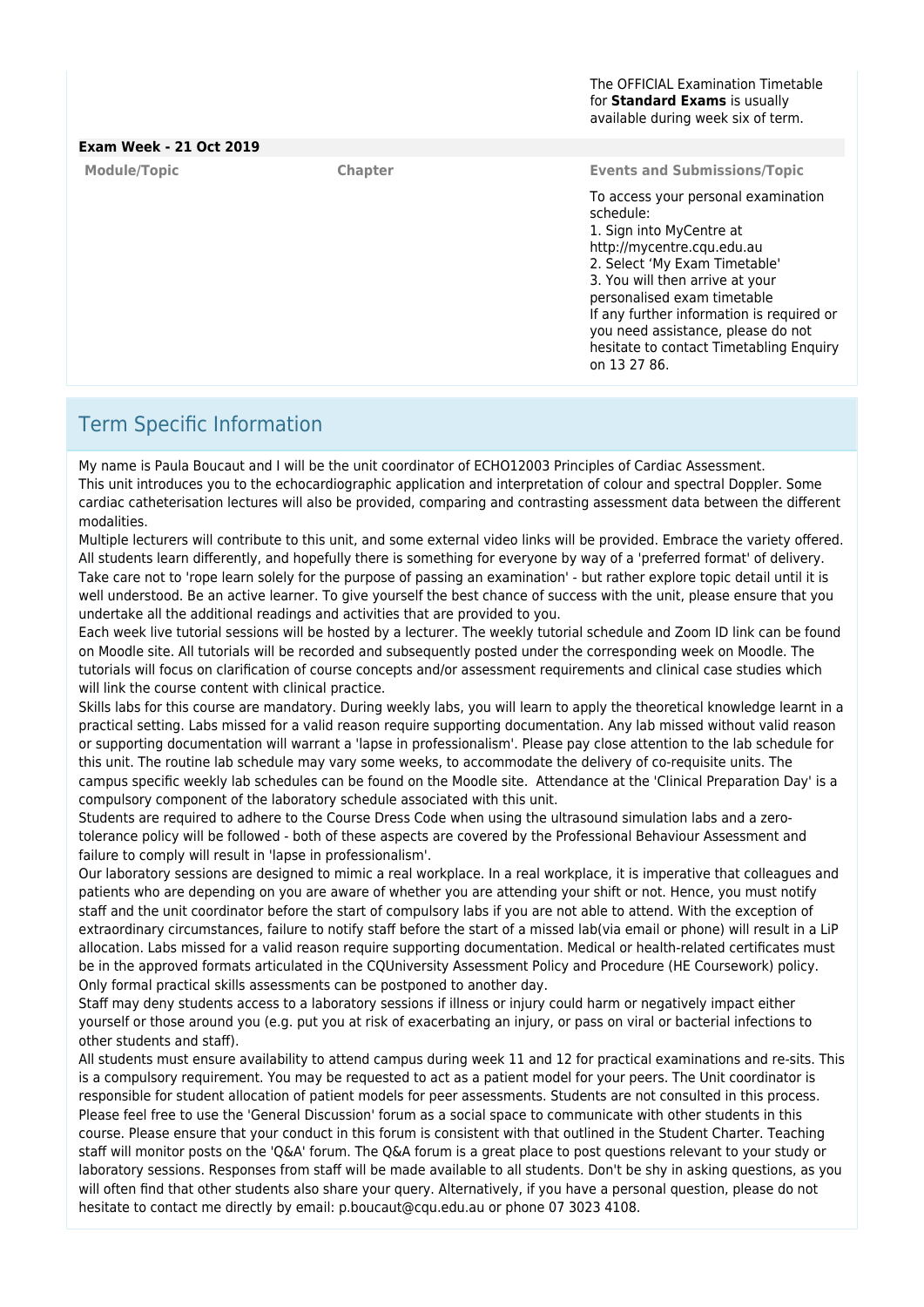# Assessment Tasks

# 1 Online Test

### **Assessment Type**

Online Test

#### **Task Description**

This online test will assess your understanding of the content presented within this unit up to and including week 7. Questions may be drawn from lectures, additional resources provided or tutorial presentations. This test can be accessed through the assessment tab on Moodle at the assigned time.

- The online test will be marked out of 60 marks.
- Questions may be multiple choice, short answer, image interpretation or essay style format.
- The online test will be open for 70 minutes.

You are permitted ONE attempt to complete the online test, and once started, the test cannot be paused or restarted. As the test is online and open book, you will find it useful if you have produced your own notes from the lectures and that you are familiar with the unit information. Questions will be drawn from a resource bank, to allow tests to be different for each student. You may benefit from having a calculator available when sitting the test.

This assessment is to be undertaken as an individual. As with all other university examination, colluding with other students on non-group work tasks is considered academic misconduct, and may lead to action being taken the Deputy Dean of Learning and Teaching HMAS.

This assessment result is summative toward the final unit grade.

Students are advised to refer to the 'Assessment Policy and Procedure (Higher Education Coursework) document for additional university guidelines regarding assessments.

#### **Assessment Due Date**

Week 9 Friday (20 Sept 2019) 5:00 pm AEST

The online test will be open from 8.00am Thursday 19th of September to 5.00pm Friday 20th of September during week 9 (AEST).

#### **Return Date to Students**

Results will be made available once submissions have been marked and moderated.

#### **Weighting**

40%

#### **Assessment Criteria**

You will be required to answer a variety of online questions. These questions may be short answer or essay style, multiple choice or film viewing questions.

Film viewing questions will require you to be familiar with both normal and pathological echocardiographic and anatomical images.

Question responses will be assessed according to the:

- use of appropriate terminology and descriptors as well as grammar and spelling
- student's ability to appropriately interpret presented sonographic images and cardiac assessment data
- student's ability to succinctly respond with accurate answers

#### **Referencing Style**

• [Vancouver](https://delivery-cqucontenthub.stylelabs.cloud/api/public/content/vancouver-referencing-style.pdf?v=b2634684)

#### **Submission**

Online

#### **Submission Instructions**

The Online test is accessed via the assessment tab in Moodle. Once the test is commenced, it cannot be paused, stopped or re-started and once you have completed the test, it cannot be retaken. The online test will be open from 8.00am Thursday 19th of September to 5.00pm Friday 20th of September during week 9 (AEST). Please note: You must commence the test before Friday 3.50pm as the test will automatically close at 5.00pm on Friday. If you have not competed the test by this time, your test may be submitted with no answers. It is your responsibility to ensure you have the test well and truly completed before 5.00pm on Friday 20th of September 2019.

#### **Learning Outcomes Assessed**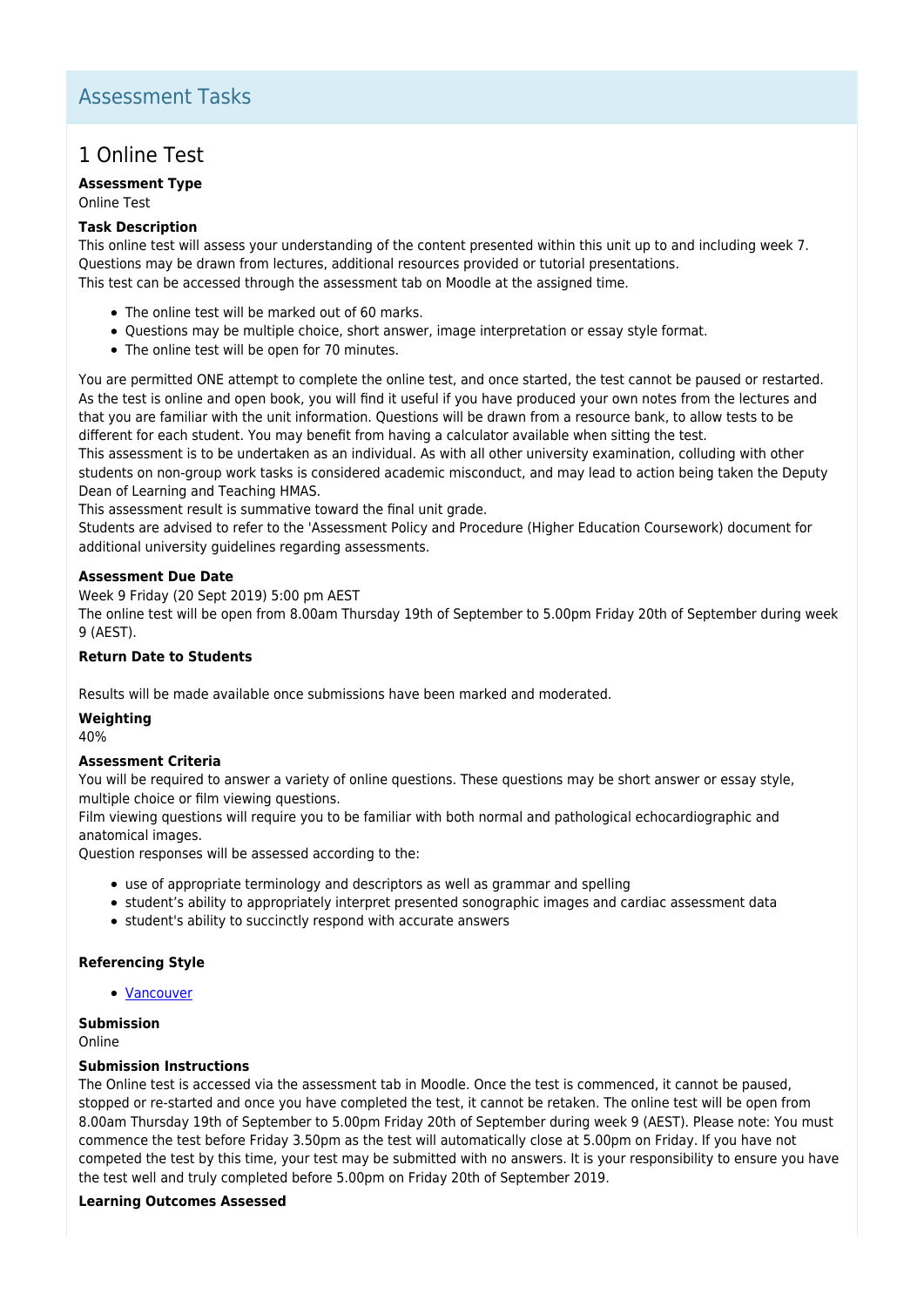- Contrast the aetiology, pathophysiology, diagnostic assessment process and patient management strategy for a variety of cardiovascular disease processes
- Perform, analyse and contrast haemodynamic calculations on cardiac assessment data to formulate differential diagnoses

#### **Graduate Attributes**

- Communication
- Problem Solving
- Critical Thinking
- Information Literacy

# 2 2D, Colour and Spectral Doppler Practical Skills Assessment (including QLAB)

#### **Assessment Type**

Practical Assessment

#### **Task Description**

This assessment requires you to perform a complete Echocardiogram practical skills test (2D, colour and spectral Doppler) and QLab measurement assessment.

Professional and technical scanning requirements are discussed in the unit lab manual, lab sessions, lectures and tutorials. This is a PASS/FAIL assessment. Components are as follows.

Echocardiogram practical skills test

(1) Professional (pre-scan, during and post-scan) requirement:

- Apply correct patient care techniques and effective communication to obtain relevant patient history, informed consent, and to direct 'patients' accordingly.
- Apply professionalism in dealing with equipment and the scanning setting.

(2) Technical (scanning and measurement) requirements for an echocardiographic study:

- Demonstrate appropriate echocardiographic scanning technique, image optimisation, and acquisition, in a reasonable time period to an 'advanced beginner level' of competency. A scanning time limit of 1 hour will be applied to image acquisition.
- Students will be practically assessed using the 'Assessment of Readiness for Clinical' (ARC) tool for 2D, colour and spectral Doppler practical skills assessment, and students are advised to carefully review this document.
- Perform a series of offline measurements using the QLAB workstations. A 30 min time limit will be applied to measurement acquisition.
- Students will be assessed using the 'Assessment of Readiness for Clinical' (ARC) tool for QLAB measurements, and students are advised to carefully review this document.

To pass this assessment, all components of the Echocardiogram practical skills test (1) and (2) must be graded as a 'pass'. These components are graded separately, so that if one is passed and another is not, only the failed component must be repeated to pass. If you fail only the professional component, you may be requested to complete the full practical scanning assessment, but you will only be marked on the professional component.

#### **Assessment Due Date**

Practical and Qlab assessment will take place during week 11 of term 2, 2019. Should a student fail, there is only ONE opportunity to re-sit either component of the assessment item.

#### **Return Date to Students**

Moderation of assessment marks needs to take place prior to students being advised practical assessment results. Students will be advised as soon as possible of their practical assessment results. Resit assessment which will be held on Friday 11th October 2019 during Week 12.

#### **Weighting**

Pass/Fail

#### **Minimum mark or grade**

Beginner level competency - minimum 65% mark is required to obtain a PASS for these assessment components. This assessment does not carry a weighting toward the final unit grade.

#### **Assessment Criteria**

To pass this assessment, ALL components of the Echocardiogram practical skills test (1) and (2) must be graded as a 'pass'.

The assessment components are all graded separately, so that if one is passed and another is not, only the failed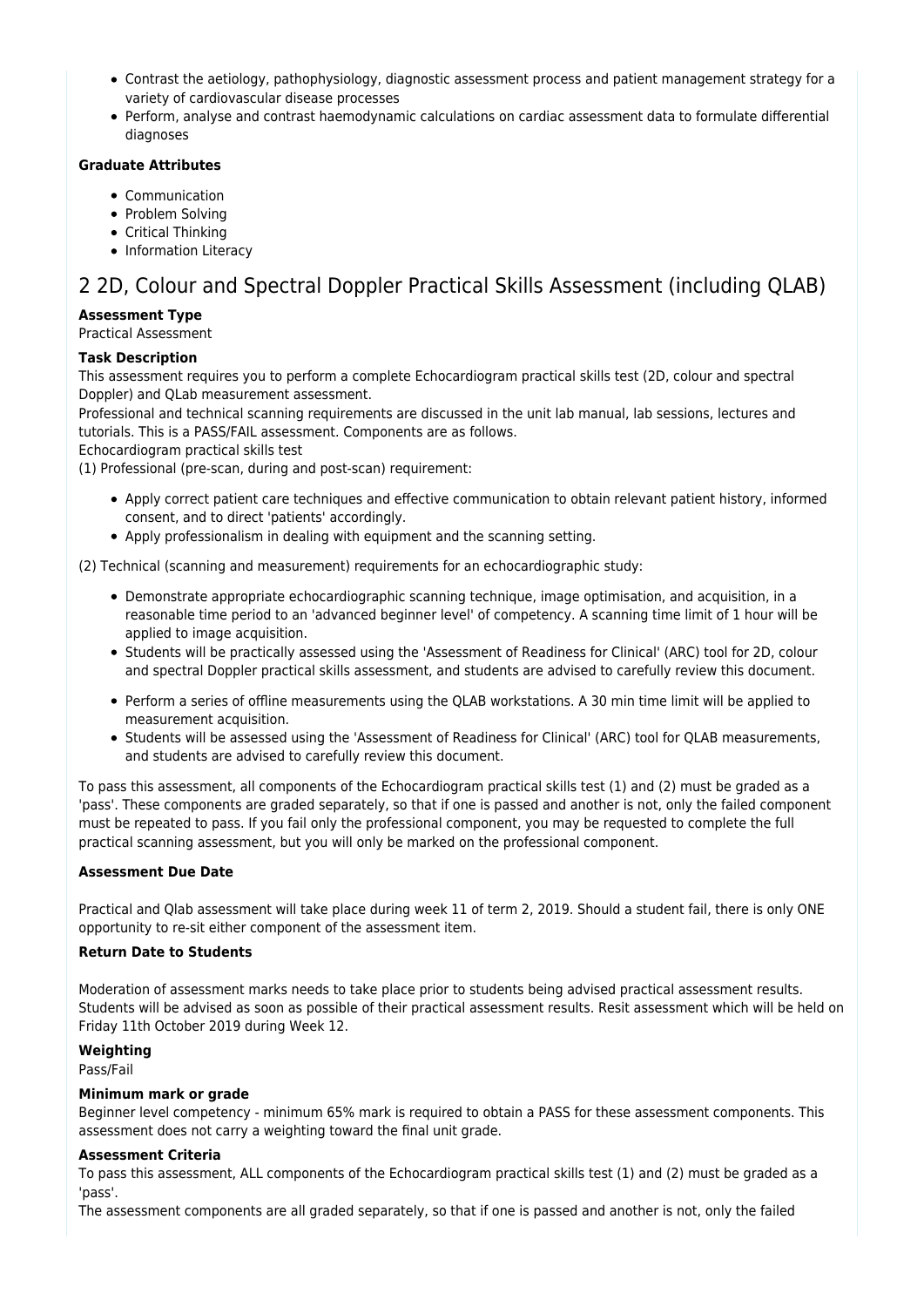component must be repeated to pass.

If you fail only the professional component, you may be requested to complete the full practical scanning assessment, but you will only be marked on the professional component.

Students will be practically assessed using the:

- Assessment of Readiness for Clinical (ARC) tool for 2D, colour and spectral Doppler practical skills assessment
- Assessment of Readiness for Clinical (ARC) tool for QLAB measurements

Students are advised to carefully review these documents which are available on the unit Moodle site.

#### **Re-evaluation options:**

In the event that you do not achieve a minimum 65% or higher (or fail one of the bolded items in the professional component of the ARC tool), you will be given ONE opportunity to re-sit the technical and/or professional components or QLab assessment (whichever is applicable) in week 12.

Please be aware that the Echocardiogram practical skills tests will be video recorded for moderation purposes. The videos will not be released to students for review.

ALL STUDENTS ARE REQUIRED TO MAKE THEMSELVES AVAILABLE TO ACT AS A PATIENT MODEL FOR PEER ASSESSMENT IF REQUESTED BY UNIT COORDINATOR. THIS INCLUDES THE RESIT ASSESSMENT.

#### **Referencing Style**

• [Vancouver](https://delivery-cqucontenthub.stylelabs.cloud/api/public/content/vancouver-referencing-style.pdf?v=b2634684)

#### **Submission**

**Offline** 

#### **Learning Outcomes Assessed**

Perform the standard echocardiographic protocol with colour and spectral Doppler

#### **Graduate Attributes**

- Communication
- Problem Solving
- Critical Thinking
- Information Technology Competence
- Cross Cultural Competence
- Ethical practice

# 3 Professional Behaviour Assessment

#### **Assessment Type**

Performance

#### **Task Description**

Professional behaviour is a critical part of any medical imaging profession, and encompasses the manner in which we treat our colleagues, patients, and the professional settings and equipment provided to us.

The purpose of this assessment is to ensure that students from the echocardiography course are well-equipped to embody the high standards of professionalism that are expected from CQUniversity students while on their upcoming clinical placements. This assessment will require you to treat each of your lab sessions as a scheduled "work shift" and to exhibit high quality professional attributes to ensure you are prepared to enter the work force with the skills required to provide safe patient care and professional behaviour. As such, this assessment in based on continuous and ongoing assessment of student application and attendance during labs.

Note: this extends to all behaviour exhibited by you during your time studying this unit, up until the end of exam week. This includes participation in forums and online tutorials, labs, social media etiquette, phone calls, attitude towards peers and staff, and all official correspondence with university staff, peers, and community.

This assessment will require you to complete the following documentation, which forms part of your ECHO12003 Lab Manual. All forms are available under the Lab Documentation tab on the unit Moodle page.

This includes:

- A signed Lab Agreement form to be uploaded in Week 1
- A signed Consent Form Sonographic Examination for Teaching Purposes to be uploaded in Week 1
- A completed and signed Professional Behaviour Assessment Rubric Form to be uploaded in Week 12
- A completed Lab Attendance Page to be scanned and uploaded in Week 12

This is a PASS/FAIL assessment. This assessment is marked using the Professional Behaviour Assessment (PBA) rubric and incorporates LiPs (lapses in professionalism) - to pass this unit, you need to get 12/15 for your PBA and can receive a maximum of three LiPs across all descriptors. i.e. if a fourth LiP is issued, the maximum mark would be 11/15 and the assessment will be graded as a fail. As this is a pass/fail unit, all assessment items must be graded as a pass to pass the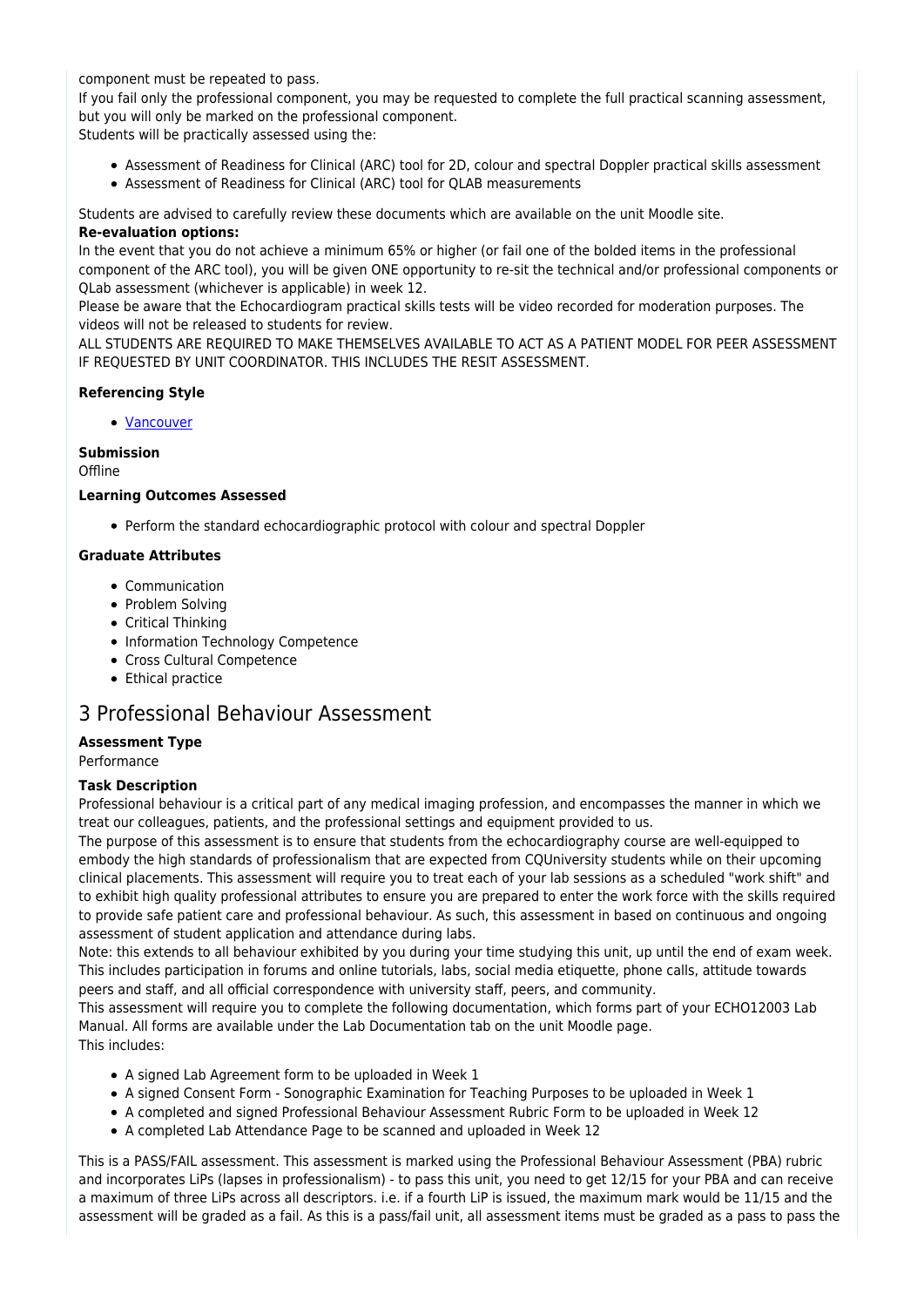#### unit.

All interactions with staff and peers pertaining to this unit will be treated as a replica of the clinical work environment. You will be expected to demonstrate all of the professional behaviour that will be expected of you in a formal work environment.

LiPs can be issued in three different categories:

1. Professional behaviour towards colleagues and staff,

2. Professional behaviour towards patients, and

3. Professional behaviour towards professional settings and equipment.

An additional explanatory document is available on the Moodle site regarding 'Expected Professional Behaviour and LiP allocation'. Students are encouraged to review this information to ensure that you are aware of behavioural expectations.

You will be required to fill out a Formative Feedback Form for each of your labs, but not for the dates of your practical skills tests as outlined in the lab manual. Please note: Not routinely bringing Formative Feedback Forms to your lab for reflective feedback documentation and tutor signature; will warrant a LiP allocation.

It is very important that you familiarise yourself with the CODE OF CONDUCT in the Lab Manual as well as the ASA CODE OF CONDUCT and the CQU CODE OF CONDUCT. All of these documents are posted on the unit Moodle site for your information.

If unprofessional attitude or behaviour is reported by fellow classmates and not witnessed by a staff member, a written warning detailing the allegations will be issued to the student, and the student's response documented. If further evidence of an on-going unprofessional behaviour surfaces, then a LiP may be issued. Any lack of professionalism displayed in the use of the Google Doc unmanned practice booking system, where the unit coordinator is able to access details of when practises are booked or changed will result in an automatic LiP.

Up to THREE LiPs can be issued before the assessment is graded as a FAIL. However, if any exhibited attitude or behaviour is deemed as unsafe or inappropriate for clinical practice, the professional behaviour assessment will be graded as a FAIL at the discretion of the unit coordinator.

Note: Exemplary professional behaviour is highly valued by clinical supervisors. This information may be used to endorse students for placements if requested by clinical sites.

#### **Assessment Due Date**

Week 12 Friday (11 Oct 2019) 4:00 pm AEST

#### **Return Date to Students**

Results will be made available once submissions have been moderated.

#### **Weighting**

Pass/Fail

#### **Assessment Criteria**

You must upload all of the required documentation for this assessment by the due date and time to obtain a 'PASS'. If you are absent for a lab, please indicate the reason for this yourself on your formative feedback form and attendance record - a tutor's signature is not required.

#### **Referencing Style**

• [Vancouver](https://delivery-cqucontenthub.stylelabs.cloud/api/public/content/vancouver-referencing-style.pdf?v=b2634684)

#### **Submission**

Online

#### **Submission Instructions**

ALL scanned documents must be labelled with student details and document descriptor. (Example identification: John SMITH S12345 BNE Lab Agreement Form Week 1) Requested forms must be individually submitted as separate PDF documents.

#### **Learning Outcomes Assessed**

Display professional behaviour, teamwork and communication skills consistent with safe practice

#### **Graduate Attributes**

- Communication
- Problem Solving
- Critical Thinking
- Team Work
- Cross Cultural Competence
- Ethical practice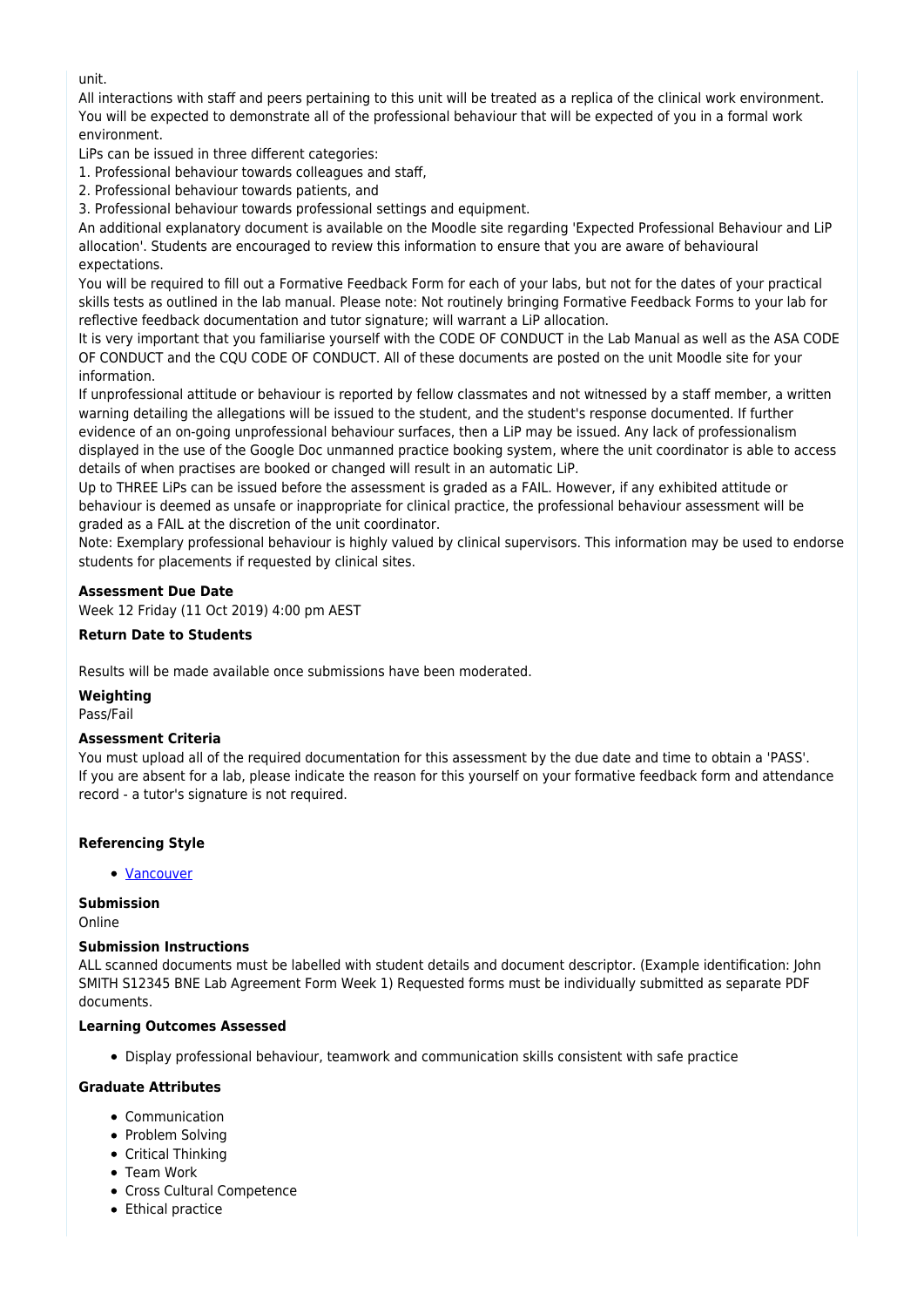# 4 Reflective Practice Assessment

#### **Assessment Type**

Reflective Practice Assignment

#### **Task Description**

The purpose of this assessment is to develop self-reflection skills by setting weekly goals and following up on progress. This assessment will require you to complete **6 x Formative Feedback Forms** and **1 x Mock Skills Feedback form**; to be uploaded in Week 12.

This is a PASS/FAIL assessment.

- Formative Feedback Forms must be completed BEFORE leaving at the end of each lab (as you would be required to complete documentation for each patient's scan before the end of a clinical shift).
- Formative feedback forms must be signed off by your instructor.
- You must upload all of the required documentation for this assessment by the due date and time to obtain a 'PASS'. If you are absent for a lab, please indicate the reason for this yourself on your formative feedback form - a tutor's signature is not required.
- Please note details on the Professional Behaviour Assessment Rubric form which further outline the appropriate procedure for lab absences.

#### **Assessment Due Date**

Week 12 Friday (11 Oct 2019) 4:00 pm AEST Online submission via Moodle

#### **Return Date to Students**

Results will be published after submissions have been moderated.

# **Weighting**

Pass/Fail

#### **Assessment Criteria**

To obtain a 'PASS', all documentation must be completed correctly and submitted on or before the corresponding due date and time.

#### **Referencing Style**

[Vancouver](https://delivery-cqucontenthub.stylelabs.cloud/api/public/content/vancouver-referencing-style.pdf?v=b2634684)

#### **Submission**

Online

#### **Submission Instructions**

ALL scanned documents must be labelled with student details and document descriptor. (Example identification: John SMITH S12345 BNE Formative Feedback Form Week 1) Requested forms must be individually submitted as separate PDF documents.

#### **Learning Outcomes Assessed**

Apply constructive feedback to professional practice improvement.

#### **Graduate Attributes**

- Communication
- Problem Solving
- Critical Thinking
- Information Literacy

# Examination

#### **Outline**

Complete an invigilated examination.

#### **Date**

During the examination period at a CQUniversity examination centre.

**Weighting**

60%

**Length** 180 minutes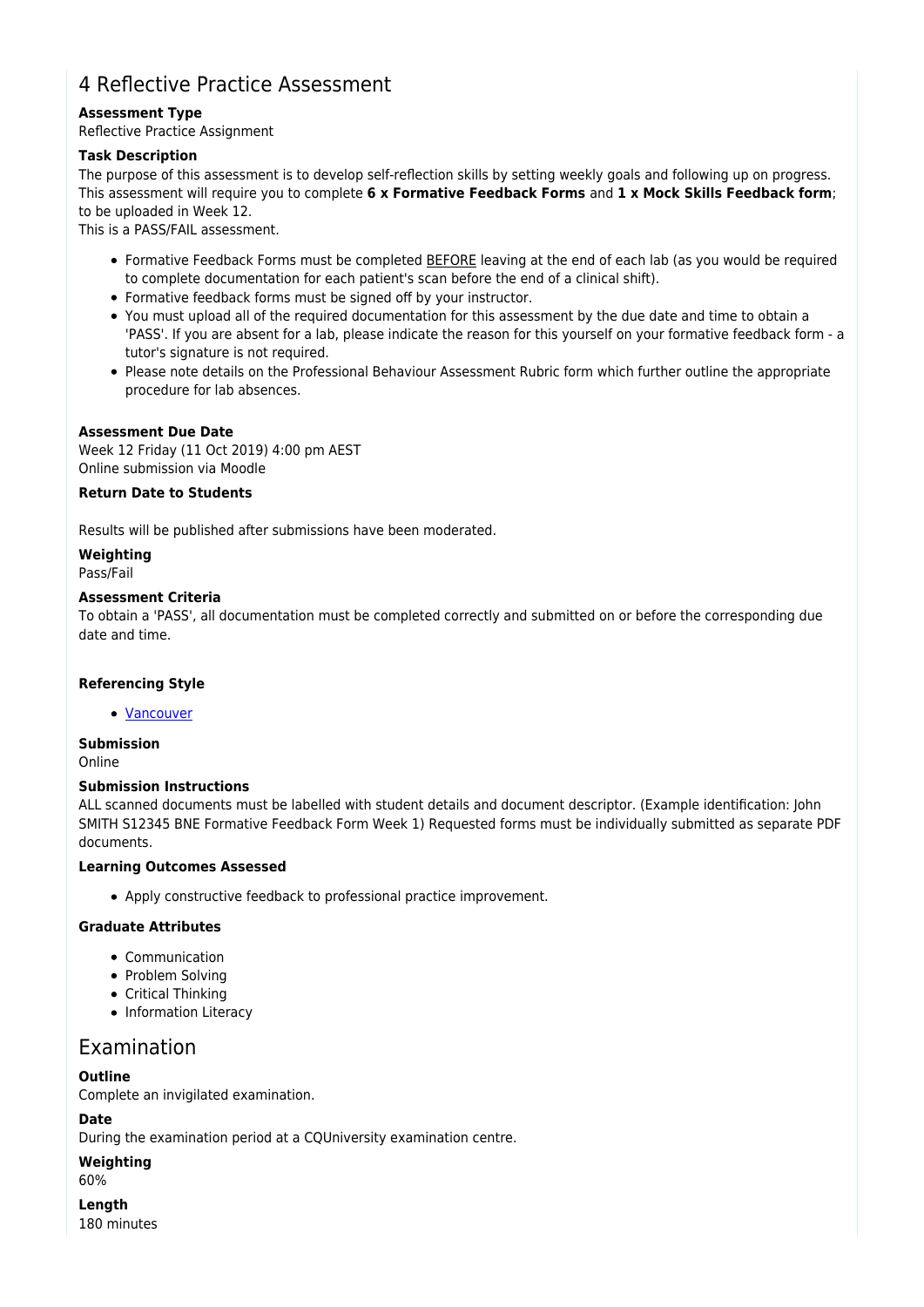#### **Minimum mark or grade** 50%

#### **Exam Conditions**

Closed Book.

#### **Materials**

Dictionary - non-electronic, concise, direct translation only (dictionary must not contain any notes or comments). Calculator - non-programmable, no text retrieval, silent only

# Academic Integrity Statement

As a CQUniversity student you are expected to act honestly in all aspects of your academic work.

Any assessable work undertaken or submitted for review or assessment must be your own work. Assessable work is any type of work you do to meet the assessment requirements in the unit, including draft work submitted for review and feedback and final work to be assessed.

When you use the ideas, words or data of others in your assessment, you must thoroughly and clearly acknowledge the source of this information by using the correct referencing style for your unit. Using others' work without proper acknowledgement may be considered a form of intellectual dishonesty.

Participating honestly, respectfully, responsibly, and fairly in your university study ensures the CQUniversity qualification you earn will be valued as a true indication of your individual academic achievement and will continue to receive the respect and recognition it deserves.

As a student, you are responsible for reading and following CQUniversity's policies, including the **[Student Academic](https://www.cqu.edu.au/policy/sharepoint-document-download?file_uri={BE8380F3-F86D-4C55-AC0D-84A81EAFD6A2}/Student%20Academic%20Integrity%20Policy%20and%20Procedure%20(formerly%20known%20as%20the%20Academic%20Misconduct%20Procedure).pdf) [Integrity Policy and Procedure](https://www.cqu.edu.au/policy/sharepoint-document-download?file_uri={BE8380F3-F86D-4C55-AC0D-84A81EAFD6A2}/Student%20Academic%20Integrity%20Policy%20and%20Procedure%20(formerly%20known%20as%20the%20Academic%20Misconduct%20Procedure).pdf)**. This policy sets out CQUniversity's expectations of you to act with integrity, examples of academic integrity breaches to avoid, the processes used to address alleged breaches of academic integrity, and potential penalties.

#### **What is a breach of academic integrity?**

A breach of academic integrity includes but is not limited to plagiarism, self-plagiarism, collusion, cheating, contract cheating, and academic misconduct. The Student Academic Integrity Policy and Procedure defines what these terms mean and gives examples.

#### **Why is academic integrity important?**

A breach of academic integrity may result in one or more penalties, including suspension or even expulsion from the University. It can also have negative implications for student visas and future enrolment at CQUniversity or elsewhere. Students who engage in contract cheating also risk being blackmailed by contract cheating services.

#### **Where can I get assistance?**

For academic advice and quidance, the [Academic Learning Centre \(ALC\)](https://www.cqu.edu.au/student-life/academic-learning-centre) can support you in becoming confident in completing assessments with integrity and of high standard.

#### **What can you do to act with integrity?**